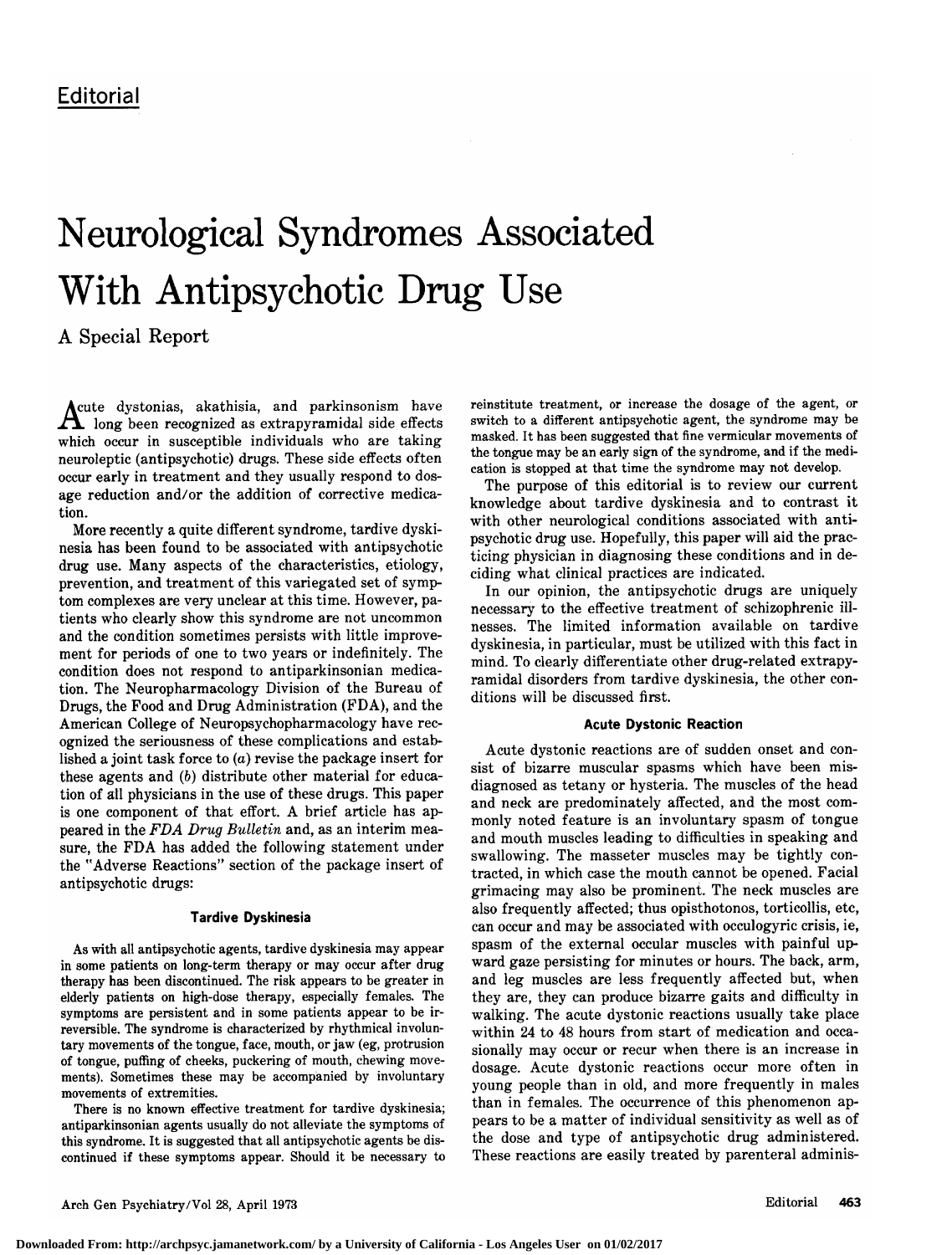tration of <sup>a</sup> wide variety of agents, eg, antihistaminics, barbiturates, and antiparkinson agents. Response is dramatic and continued medication is usually not required.

#### Akathisia

Akathisia refers to <sup>a</sup> subjective desire to be in constant motion rather than any specific motor pattern. Affected individuals complain of an inability to sit or stand still and of <sup>a</sup> drive to pace up and down. The subjective feeling of muscle discomfort often precedes the onset of observable motor restlessness. Further subdivisions of this phenomena, such as tasikinesia or restless legs are included in this category.

Akathisia may occur early in treatment and is sometimes mistaken for psychotic agitation; this clinical error can lead to an unnecessary further increase of the antipsychotic medication. The use of parenteral antiparkinson agents at this stage may produce an immediate response to the condition; however, it is not unusual for this type of extrapyramidal side effect to show an inadequate response to antiparkinson medication, and it is frequently necessary to reduce the dosage of the antipsychotic medication or add <sup>a</sup> sedative agent such as diazepam or diphenhydramine hydrochloride. Treatment may then be continued with combined antiparkinson medication and after <sup>a</sup> few weeks or months, the gradual withdrawal of this latter agent may be undertaken.

## Parkinsonism

This condition may be clinically indistinguishable from postencephalitic-parkinsonism or idiopathic parkinsonism. It occurs at varying time intervals after initiation of antipsychotic drug therapy at conventional dosage levels. Like the dystonias, it can be patient-related or dose-related. Thus, very high doses of medication can (but do not always) rapidly produce a parkinsonian picture. The signs are similar to those of the classical illness: ie, the first signs are usually <sup>a</sup> reduction in facial movements followed by <sup>a</sup> reduction in arm movements. Fully developed cases have a generalized slowing of volitional movement, tremor at rest especially involving distal upper extremities, and rigidity. Treatment is by reduction of dosage and/or addition of conventional antiparkinson agents.

## Tardive Dyskinesia

Tardive dyskinesia which has also been called "terminal extrapyramidal insufficiency," "complex dyskinesia," and "persistent dyskinesia," is a reasonably well-defined clinical entity which can conceivably occur after several weeks or months of neuroleptic treatment but is usually observed only after several years of treatment. In an unknown percentage of cases, the syndrome is apparently ir reversible and can be called "permanent dyskinesia." Paradoxically, it may appear for the first time shortly after antipsychotic drug treatment has been discontinued; antipsychotic agents can suppress the dyskinesia by in ducing a mild parkinsonism. The incidence of the condition is almost impossible to state with any assurance since no clear criteria exist on which to base a diagnosis of minimal tardive dyskinesia and most reported prevalence surveys do not adequately define the population studied. It is rarely seen in acute psychiatric units, even in patients with recurring schizophrenia; and prevalences on the order of 20% have been reported in very chronic, older institutionalized patient groups. Perhaps 3% to 6% of patients in <sup>a</sup> mixed psychiatric population receiving neuroleptics would exhibit some aspects of this syndrome at one time or another. Patients with symptoms overt enough to be recognized by a casual observer are not uncommon. Patients with severe and incapacitating symptoms are quite rare, fortunately.

The syndrome is more likely to be present in elderly patients and may well be more common in females and in patients with <sup>a</sup> prior history of brain damage.

A syndrome resembling tardive dyskinesia has been reported to occur in children receiving antipsychotic medication. In contrast to the adult syndrome, the mouth and face were affected rarely while repetitive choreiform movements of the extremities were most common. In one published study, these movements disappeared over a oneyear period in all ten children studied. In an unpublished report, half the 18 affected children had complete disappearance of the syndrome within <sup>a</sup> month. In both studies the syndrome was detected only after antipsychotic medication was stopped. There are informal re ports of similar phenomena occurring in adult psychiatric patients after only <sup>a</sup> few months of treatment. Again the syndrome disappeared after <sup>a</sup> few weeks or months. It is unclear whether or not the above more transient conditions should be called tardive dyskinesia.

Description.—Tardive dyskinesia as usually seen in older, more chronic patients is characterized by stereotyped, repetitive, involuntary movements of the mouth, lips, and tongue and sometimes accompanied by choreiform movements of the limbs or trunk.

The most widely described symptoms make up the "bucco-linguo masticatory" (BLM) triad; this consists of sucking and smacking movements of the lips, lateral jaw movements, and the tongue will thrust, roll, or have flycatching movements. This movement may be carried on with the mouth closed, in which case the tongue will hit the inside of the cheek and <sup>a</sup> chewing-the-cud type of movement will be seen. While the BLM syndrome is the most frequently described and seen, it is by no means the only mode of onset. Sometimes tic-like movements involving the lips and eyes may antedate these symptoms and other parts of syndrome to be described later may also appear first. The oral movements usually worsen under emotional tension; they disappear during sleep.

The extremities may show choreiform movements which are variable, purposeless, involuntary quick movements. They sometimes intensify on attention but are irregular in occurrence. Frequently associated with these symptoms are athetoid movements which are continuous arrhythmic worm-like slow movements in the distal parts of the limbs. The choreo-athetoid movements particularly affecting the arms and fingers are to be differentiated from schizophrenic stereotyped movements.

Another feature of the syndrome may be axial hyperkinesis; ie, <sup>a</sup> to-and-fro clonic movement of the spine in the interoposterior direction, <sup>a</sup> rare symptom, but one that has been seen as the only manifestation of the syn-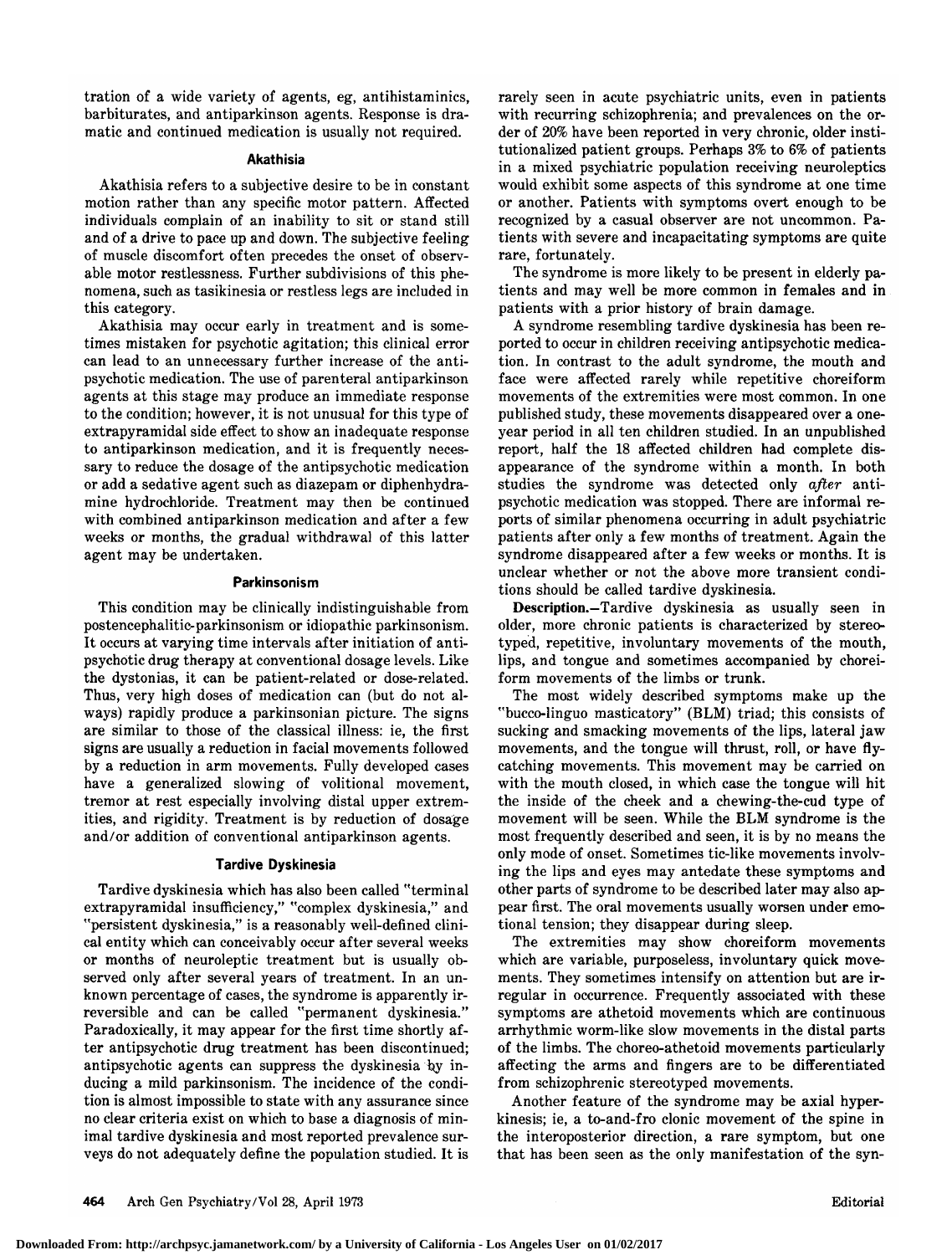drome. Ballistic movements can also occur, as can rhythmical swaying movement of the body from one side to the other which can take on a rocking quality if the patient sits down. All of these features are seldom present at the same time, but the BLM signs, plus choreo-athetoid movements of the limbs with an inability to stand or sit still, are frequent grouping of signs in severe cases. All involuntary movements disappear during sleep.

Parkinsonian symptoms can coexist with tardive dyskinesia.

Characteristic Features.—Tardive dyskinesia should not be confused with the acute dystonic phenomenon described above. The tardive syndrome is characterized by:

1. A late onset. The patient has usually received neuroleptic drugs for many years, often while chronically hospitalized.

2. The manifestations may be masked by the neuroleptic drugs which the patient is taking and thus will only be seen if the drug is discontinued or the dosage markedly reduced.

3. In many cases the tardive dyskinesia symptoms will lessen or disappear, at least for <sup>a</sup> time, if large amounts of potent neuroleptic drugs are given to the patient, but this mode of therapy is not recommended lest <sup>a</sup> vicious circle occur.

4. Persistence of the symptoms after the discontinuation of the medication is its most single characteristic manifestation. Involuntary movements may persist for weeks or years and, in some patients, they may persist indefinitely.

5. Full-blown cases of tardive dyskinesia may gradually subside if the neuroleptic drugs are discontinued, but other approved methods of successful therapy are so far lacking.

6. Younger patients, and those whose symptom complex is less well developed, may clear in relatively short periods of time after the discontinuation of neuroleptic agents.

Differential Diagnosis.—Abnormal movement disorders occur in some patients who have never received neuroleptic drugs. Depending upon the type of onset, <sup>a</sup> differential diagnosis might include Sydenham's chorea, Huntington's chorea, congenital torsion dystonias, hysteria, and the stereotyped behavior or mannerisms of schizophrenia.

Early Detection.—The full-blown picture of tardive dyskinesia is easy to diagnose but early cases are frequently missed. Possible early signs are the presence of tics in the facial region, ill-defined abnormal mouth or eye movements, mild mouthing or chewing movements, the presence of rocking or swaying movements, or the occurrence of restless limb movements in the absence of the subject's discomfort associated with akathisia.

The temporary withdrawal of antipsychotic medication can be used as <sup>a</sup> way of detecting underlying early tardive dyskinesia.

Possible Etiology.-Tardive dyskinesia resembles the abnormal movements seen with parkinsonian patients on levodopa treatment and is suppressed by antipsychotic drugs including the phenothiazines and haloperidol which may block dopaminergic synapses and by tetrabenazine and reserpine which deplete the brain of dopamine. It is therefore possible that tardive dyskinesia in some way is related to excessive dopaminergic activity in the brain.

Treatment.—Antiparkinsonian agents do not relieve tardive dyskinesia and may aggravate it. Since tardive dyskinesia is presumably a result of treatment with antipsychotic drugs, it seems reasonable to withdraw such drugs entirely once the condition is diagnosed. On the other hand, in our current state of ignorance it is impossible to tell whether or not continued antipsychotic medication will aggravate the condition. In the rare very severe cases with mouth lesions or respiratory symptoms, an antipsychotic drug may have to be used to relieve the patient's distress.

In chronic patients whose clinical state remains stable without antipsychotic drugs, complete withdrawal is indicated. In patients whose psychosis worsens when these drugs are removed, <sup>a</sup> clinical choice between two evils must be made. The use of the lowest possible dose of antipsychotic drug adequate to control psychopathology would appear to be the best thing to do. In the absence of any real data indicating that any particular antipsychotic drug is more likely to be associated with tardive dyskinesia than any other, <sup>a</sup> patient with tardive dyskinesia needing such <sup>a</sup> drug might well be given the drug least like the one on which dyskinesia emerged. The use of sedative or antianxiety drugs may occasionally enable the clinician to avoid resorting to an antipsychotic agent.

Although some patients show little or no improvement in the dyskinesia even after months or years of drug withdrawal or minimal antipsychotic use, the condition does not usually progress in severity and some patients gradually improve or recover completely.

Prevention.—Because of the lack of adequate substitutes for the neuroleptic drugs in the treatment of psychosis, tardive dyskinesia has been accepted as an undesirable but occasionally unavoidable price to be paid for the benefits of prolonged neuroleptic therapy. However, the physician may be able to reduce the risk of this syndrome by:

1. Minimizing the unnecessary use of neuroleptic medication (especially at high doses) in long-term patients. Many chronic patients can be satisfactorily maintained for long periods without antipsychotic drugs. Drug holidays in patients receiving long-term medication are advised for the following reasons: first, and most im portantly, they allow the doctor to ascertain whether or not the patient has evidence of tardive dyskinesia. If the patient presents these symptoms, every effort should be made to treat him without the use of neuroleptic drugs. Second, the occasional discontinuation of the drug may afford a small amount of protection from the long-term hazards of these otherwise very useful agents.

2. If possible, neuroleptics should be discontinued at the first sign of abnormal oral movements or other manifestations of tardive dyskinesia. Some neurologists suggest that fibrillation of the tongue is <sup>a</sup> significant warning sign.

3. These precautions should be carefully observed in the elderly (women especially) and probably in all over age 50.

It should be recognized that the above recommendations have evolved in the absence of any clear evidence that tardive dyskinesia is specifically related to any particular drug, dosage level, or dosage duration.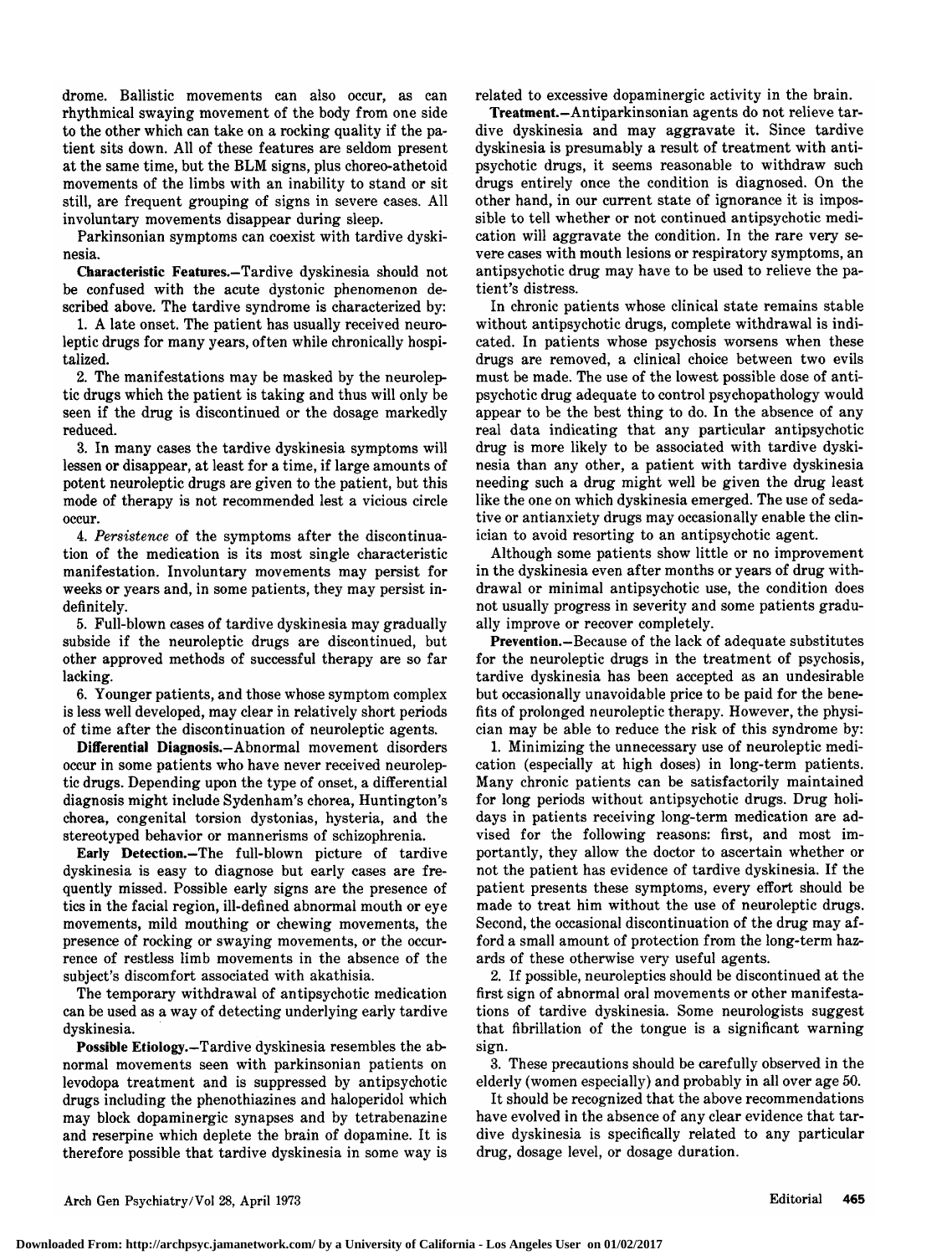#### Conclusion

Tardive dyskinesia is sufficiently persistent and prevalent to warrant advising the medical profession of its occurrence. Since the antipsychotic drugs appear to combine with some unknown patient characteristics to produce the condition and since these drugs are currently indispensable in the treatment of schizophrenia, an educational campaign directed particularly toward psychiatrists and primary care physicians is strongly indicated, and is necessary in addition to special warnings in the package insert.

American College of Neuropsychopharmacology— Food and Drug Administration Task Force

#### Members

Burtrum C. Schiele, MD Professor of Psychiatry University of Minnesota Medical School

Donald Gallant, MD Professor of Psychiatry Tulane University Medical School

George Simpson, MD Research Psychiatrist Rockland State Hospital Orangeburg, NY

Elmer A. Gardner, MD Director Division of Neuropharmacological Drug Products Bureau of Drugs Food & Drug Administration

Jonathan Cole, MD Superintendent Boston State Hospital

George Crane, MD Director of Research Spring Grove State Hospital Baltimore, Md

Thomas Chase, MD Chief, Section on Experimental Therapeutics National Institute of Mental Health

Frank Ayd, MD Psychiatrist Baltimore, Md

Jerome Levine, MD Chief, Psychopharmacology Branch National Institute of Mental Health

Leszek Ochota, MD Medical Officer Bureau of Drugs Food & Drug Administration

# Editorial Comment

This special review by the American College of Neuropsychopharmacology reminds us that pharmacotherapy should never be trivialized into a mindless routine—either by physicians or the public. The communication is addressed to the professionally competent whose search for improvement and whose serious mode of proceeding has, however, been obscured by publicity-seeking pseudopsychiatrists' and the media's myth-makers in mental health. The professional ideal is that no medical regimen is undertaken without assessment of the ratio of risk to gain, without diagnosis of the nature and intensity of the dysfunction in question, the person who is the patient, and the resources he can realistically utilize. Physicians then oblige themselves to weigh old and new data in the decisions of giving or withholding medication, selecting the drug of choice, arriving at optimal dosage, and-in continuing collaboration with the patient throughout this—the decisions to change, sustain, or terminate, the regimen.

There are, in fact, considerable data and guidelines to help determine sound judgments at these various junctures. Further, there is <sup>a</sup> cadre of experienced clinicians who can offer the skills of scientifically tutored judgment on behalf of the patient and the continuing education of professional colleagues.

We are familiar with the commonly encountered side effects in the use of phenothiazines, the orthostatic hypotension and rashes, weight gain, and so forth. Most common are the neurological syndromes: akathisia,<sup>2,3</sup> parkinsonian syndromes and dystonias.<sup>4,5</sup> The atropine-like side effects of any anti-Parkinson medication (including delirium with higher dosages) can be readily prevented and treated. It is now suggested that, among the neurological side effects intrinsic to the phenothiazine and antipsychotic drugs, one should seriously monitor for symptoms of what has been described as tardive dyskinesia and adjust dosages and treatment regimens accordingly.6·9 Among the simple, practical, precautionary steps from <sup>a</sup> public health view, is a close review and reduction of dosage, or elimination of drug regimen in those chronic populations in whom the syndrome is most likely and evident, and for some of whom drug therapy is questionable.<sup>10</sup>

Should these drugs still be used with confidence? The overwhelming clinical and objective evidence $11,12$  indicates that the physician today should ask why he would not offer pharmacotherapy to <sup>a</sup> majority of his schizophrenic patients. Research underway may define subpopulations for whom pharmacotherapy may specifically not be indicated, and we await definitive delineation of such subgroups. Nevertheless, of the variables contributing to favorable outcome in schizophrenia, none contributes as weightily as does pharmacotherapy.<sup>11,12</sup> The recent followup study of the NIMH group is characteristic.<sup>13</sup> It indicates the role both of pharmacotherapy and of special casework in follow-up. Seventy-three percent of patients who had neither casework nor active medication relapsed during <sup>a</sup> year's time; in contrast, 63% with casework and placebo relapsed, while of those with casework who actually took maintenance phenothiazine, only 14% relapsed. Accordingly, the data reviewed by ACNP provides no